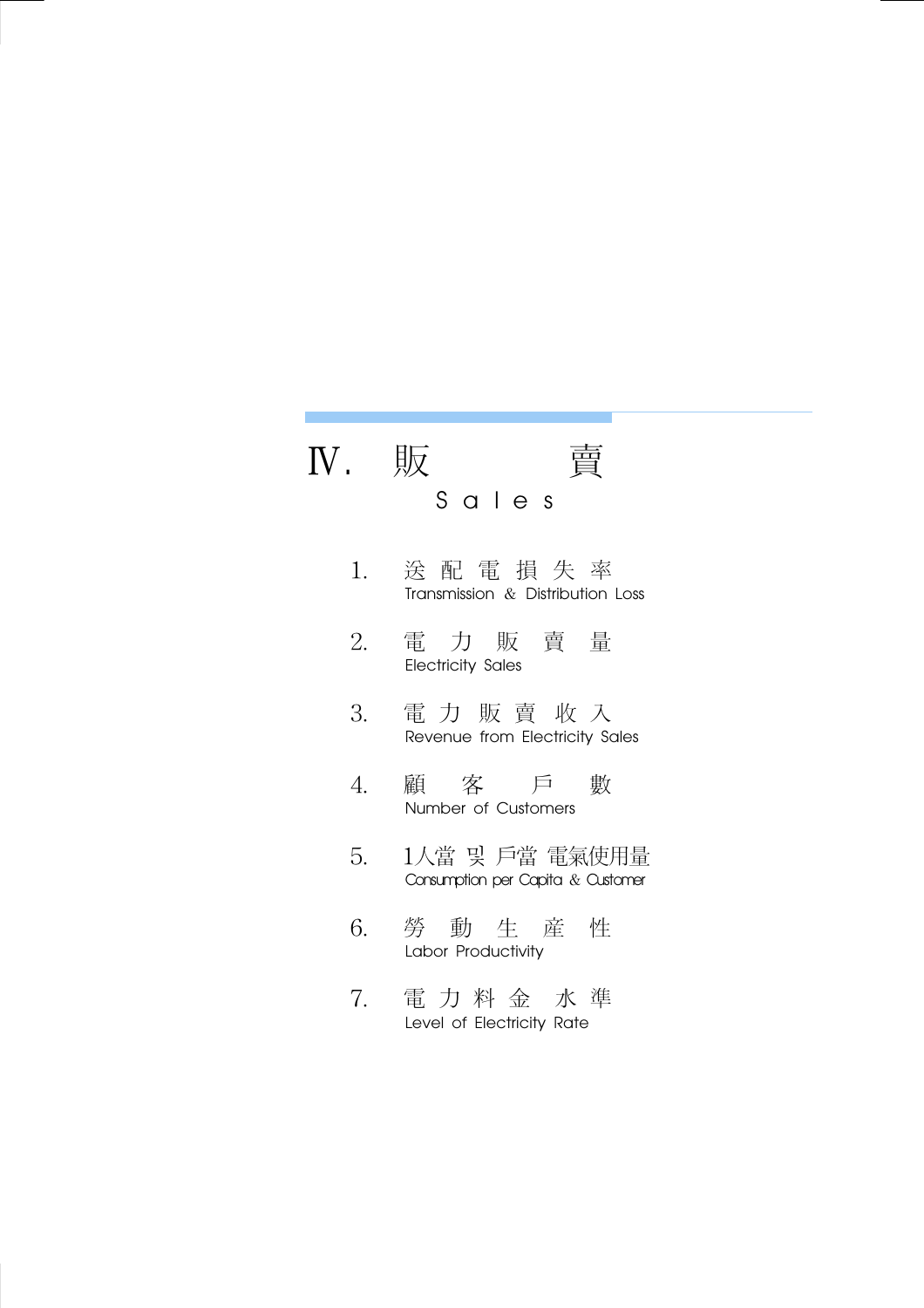

1. 送 配 電 損 失 率

Transmission & Distribution Loss

|  |  | (單位 Unit:%,百萬kWh  %,million kWh ) |
|--|--|-----------------------------------|
|--|--|-----------------------------------|

Ⅳ. 販 賣 Sales

| 年度 Year<br>區分 Item | 1980   | 2001    | 2002    | 2003    | 2004    | 2005    |
|--------------------|--------|---------|---------|---------|---------|---------|
| 損失率 Loss factor    | 6.69   | 4.50    | 4.48    | 4.43    | 4.46    | 4.51    |
| 送電端電力量 Net gen.    | 35,083 | 269,842 | 290,058 | 305,645 | 324,885 | 346,224 |
| 送配電損失量 T&D loss    | 2,349  | 12,140  | 12,994  | 13,539  | 14,490  | 15,632  |

〈 國家別 比較 Comparison among countries 〉

 $\circ$  日 本 Japan : 5.2% ( '04) ○ 프랑스 France : 6.9% ( '03 ) ○ 獨逸 Germany : 5.2% ( '03 ) ○ 英國 U.K. : 8.6% ( '03) (註) 프랑스는 EDF 실적

|  |             | ○ 臺 灣 Taiwan:4.9%( '04 )   |
|--|-------------|----------------------------|
|  |             | O 美 國 U.S.A :6.3%('03)     |
|  | ○ 이태리 Italv | $: 6.5\%$ ( $'03$ )        |
|  |             | O 中 國 China : 7.7% ( '03 ) |

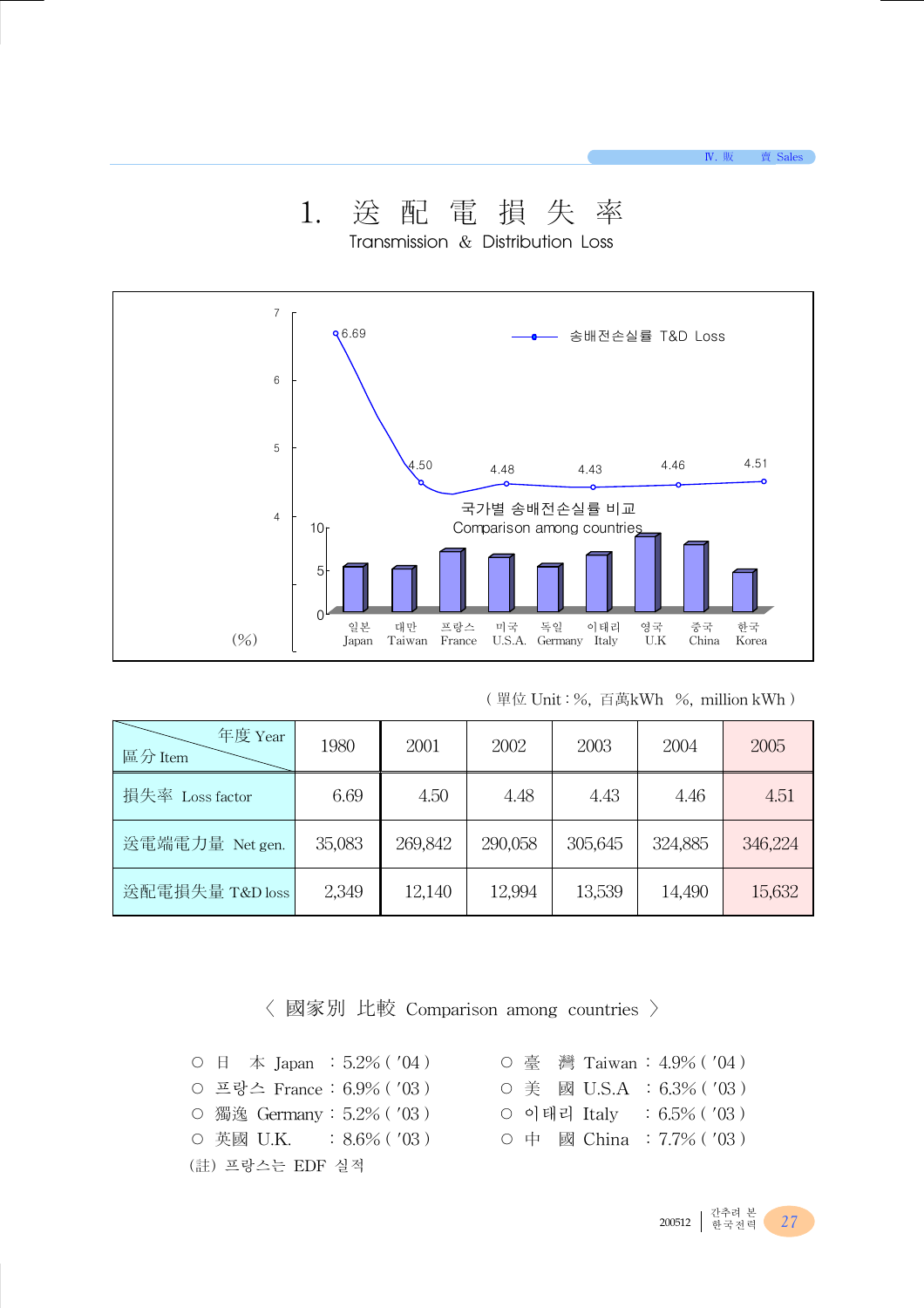# 2. 電 力 販 賣 量

Electricity Sales



### ( 單位 Unit : 百萬kWh, % million kWh, % )

| 年度 Year<br>區分 Item | 1980   | 2001    | 2002    | 2003    | 2004    | 2005    |
|--------------------|--------|---------|---------|---------|---------|---------|
| 住宅部門 Residential   | 5,317  | 39,211  | 42,278  | 44,572  | 48,615  | 50,873  |
| (成長率 Growth rate)  | (6.8)  | (5.7)   | (7.8)   | (5.4)   | (9.1)   | (4.6)   |
| 公共 서비스 Pub.& Ser.  | 4,504  | 82,729  | 91,719  | 98,640  | 105,143 | 114,727 |
| (成長率 Growth rate)  | (1.8)  | (17.9)  | (10.9)  | (7.5)   | (6.6)   | (9.1)   |
| 生産部門<br>Industrial | 22,913 | 135,791 | 144,454 | 150,387 | 158,337 | 166,813 |
| (成長率 Growth rate)  | (5.4)  | (2.7)   | (6.4)   | (4.1)   | (5.3)   | (5.4)   |
| 計 Total<br>습       | 32,734 | 257,731 | 278,451 | 293,599 | 312,096 | 332,413 |
| (成長率 Growth rate)  | (5.1)  | (7.6)   | (8.0)   | (5.4)   | (6.3)   | (6.5)   |

(註) 그래프內의 數字는 占有比임 Figures in the graphs are ratios.

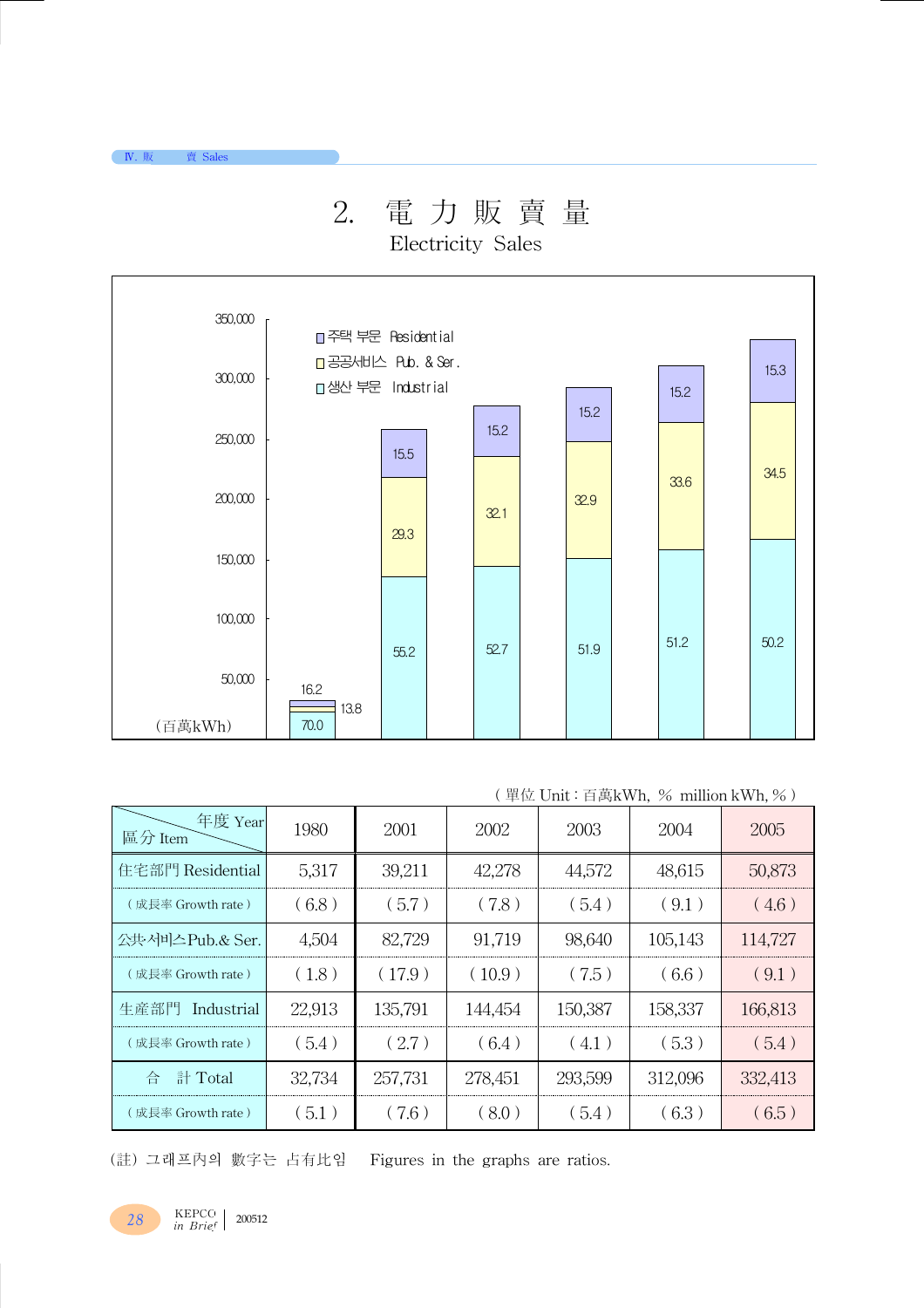#### 《 用途 및 業種別 電力販賣量 》 Electricity Sales by Use and Industry

2005. 1. 1 ∼ 12. 31 ( 單位 Unit : 百萬kWh, % million kWh, %)

| 區<br>分                             | Item                            | 販賣量<br>Electricity sales | 構 成 比<br>Ratio |
|------------------------------------|---------------------------------|--------------------------|----------------|
| 部<br>門<br>1. 住<br>宅                | Residential                     | 50,873                   | 15.3           |
| 2. 公共· 서 비 스 部 門                   | Public · Service                | 114,727                  | 34.5           |
| 公<br>共<br>用<br>O                   | Public                          | 13,741                   | 4.1            |
| 서<br>用<br>비<br>О<br>스              | Service                         | 100,986                  | 30.4           |
| 門<br>部<br>3. 生<br>産                | Industrial                      | 166,813                  | 50.2           |
| 農<br>林<br>漁<br>業<br>O              | Agriculture & Fisheries         | 7,007                    | 2.1            |
| 鑛<br>業<br>О                        | Mining                          | 1,317                    | 0.4            |
| 製<br>造<br>業<br>$\circlearrowright$ | Manufacturing                   | 158,489                  | 47.7           |
| - 飲食料品 및 담배                        | Processed foods & tobacco       | 7,473                    | 2.2            |
| - 纖維, 衣服 및 가죽                      | Textile, apparel & leather      | 13,019                   | 3.9            |
| - 木材 및 나무 製品                       | Wood & wood products            | 1,499                    | 0.5            |
| - 펄프,종이,종이 製品                      | Pulp, paper & paper products    | 8,404                    | 2.5            |
| 및<br>- 出<br>版<br>印<br>刷            | Publishing & printing           | 1,277                    | 0.4            |
| 化<br>- 石<br>油<br>學                 | Petro-chemical                  | 33,994                   | 10.2           |
| - 非金屬鑛物製品                          | Non-metallic mineral products   | 9,829                    | 3.0            |
| 金<br>$-1$<br>次<br>屬                | Basic metal                     | 28,128                   | 8.5            |
| - 組<br>立<br>金<br>屬                 | Fabricated metal                | 5,412                    | 1.6            |
| - 其他 機械 및 裝備                       | Other machinery & equipment     | 6,818                    | 2.1            |
| - 컴퓨터 및 事務機器                       | Computer $&$ Office apparatus   | 2,265                    | 0.7            |
| - 其 他 電 氣 機 器                      | Electricity apparatus           | 2,811                    | 0.8            |
| - 映像,音響,通信裝備                       | Image, sound $& com'$ equipment | 19,917                   | 6.0            |
| - 醫療,精密,光學機器                       | Medical, precision & optical    | 796                      | 0.2            |
| - 自動車 및 트레일러                       | Motorcar & trailer              | 11,431                   | 3.4            |
| - 其 他 運 送 裝 備                      | Other transportation equipment  | 3,276                    | 1.0            |
| 具<br>및<br>其<br>- 家<br>他            | Furniture & others              | 1,638                    | 0.5            |
| - 再生材料 加工處理                        | Recycling                       | 499                      | 0.2            |
| 合                                  | 計<br>Total                      | 332,413                  | 100.0          |

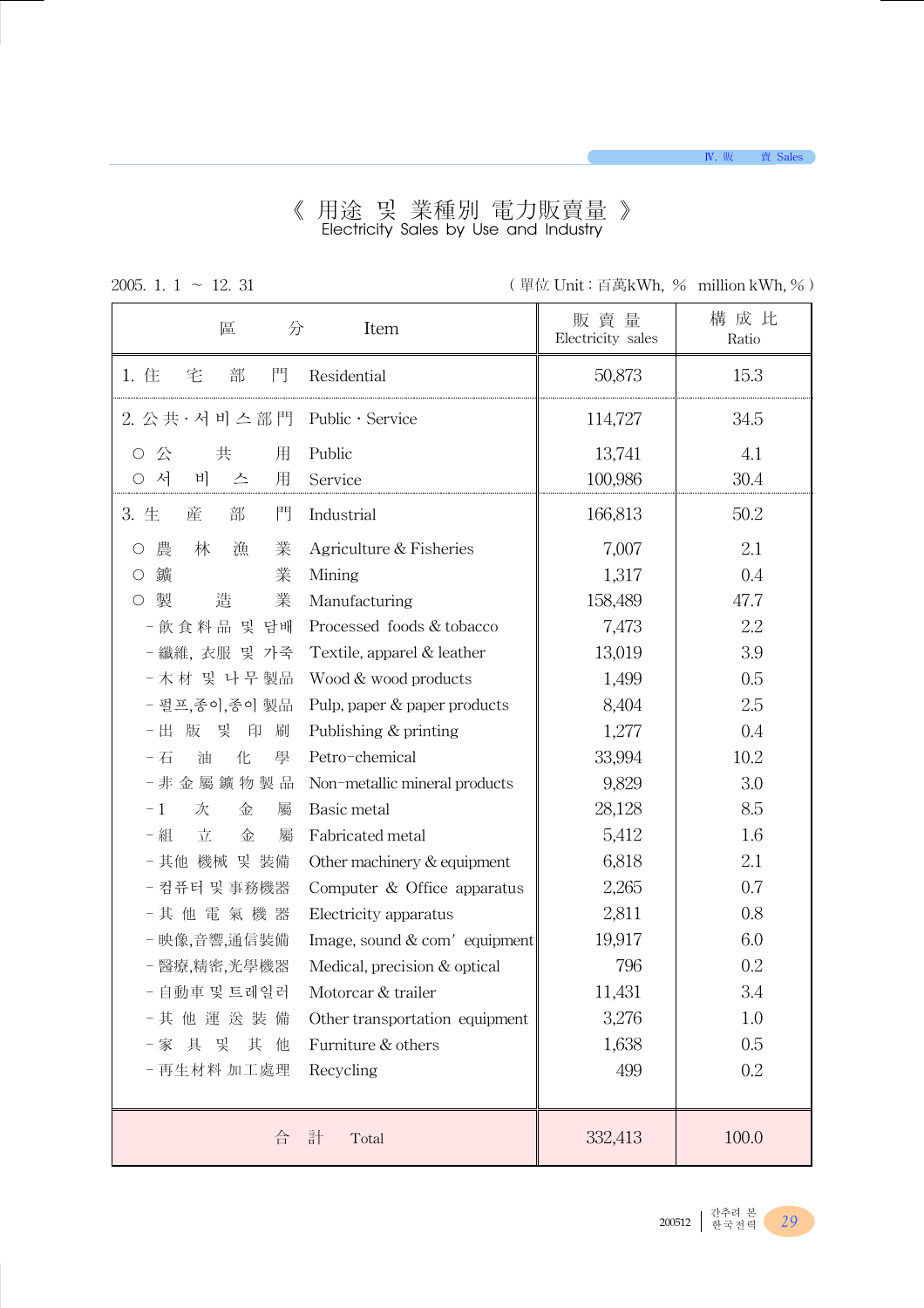# 3. 電 力 販 賣 收 入

Revenue from Electricity Sales



( 單位 Unit : 億원 100million won )

| 年度 Year<br>區分 Item   | 2001    | 2002    | 2003    | 2004    | 2005    |
|----------------------|---------|---------|---------|---------|---------|
| 주택 부문<br>Residential | 43,724  | 45,794  | 48,118  | 53,802  | 56,358  |
| 공공서비스<br>Pub. & Ser. | 73,431  | 76,933  | 82,808  | 86,167  | 93,446  |
| 생산 부문<br>Industrial  | 81,459  | 82,999  | 88,330  | 92,797  | 97,722  |
| 計<br>合<br>Total      | 198,614 | 205,726 | 219,256 | 232,767 | 247,526 |

(註) ○ 그래프內의 數字는 占有比임 Figures in the graphs are ratios

○ 2001년도는 電力産業基盤基金 包含 The electric power industry fund is included in the year 2001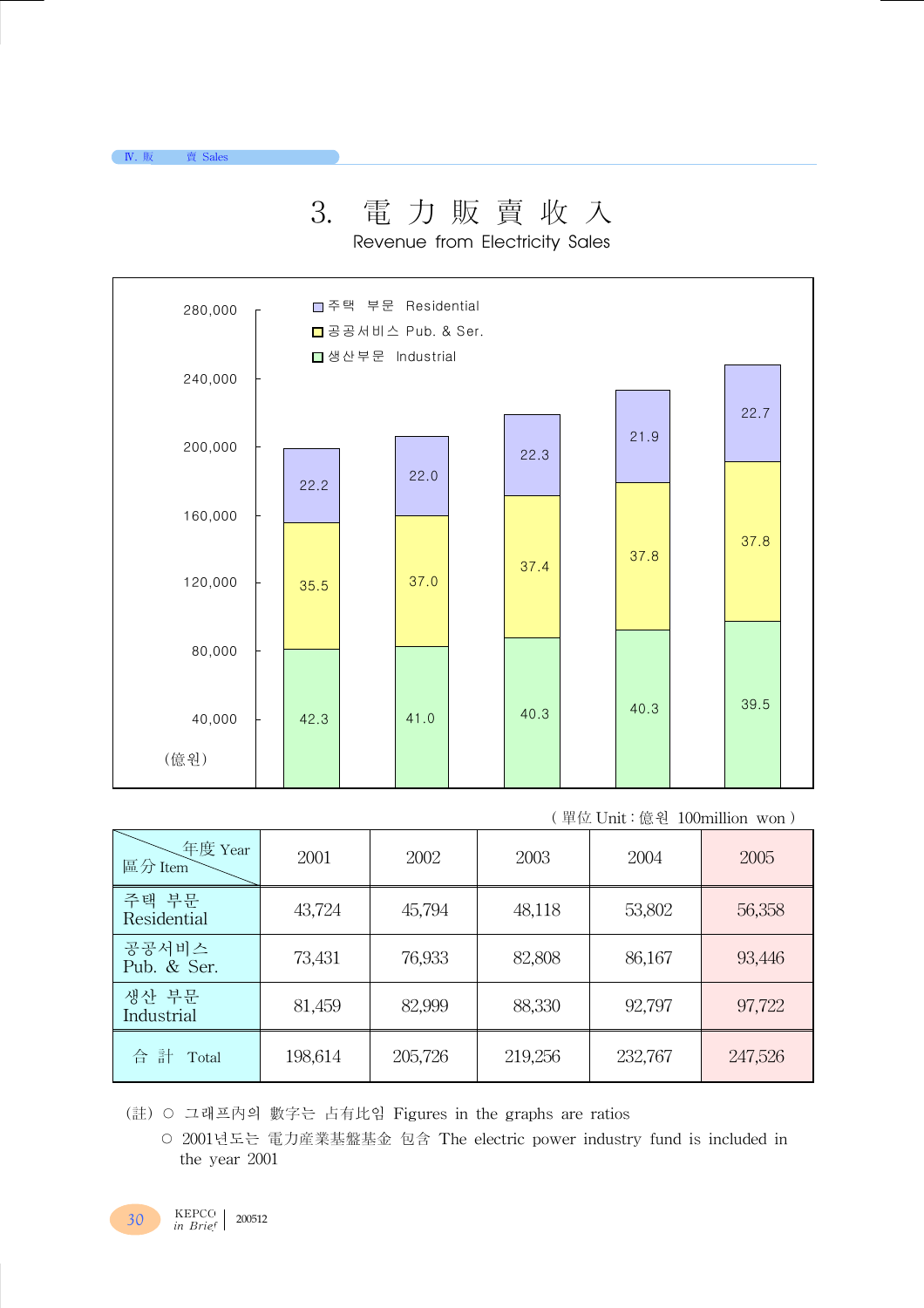# 4. 顧 客 戶 數

Number of Customers



#### ( 單位 Unit : 千戶 1,000 customers )

| 年度 Year<br>區分 Item   | 2001   | 2002   | 2003   | 2004   | 2005   |
|----------------------|--------|--------|--------|--------|--------|
| 주택 부문<br>Residential | 10,708 | 11,150 | 9,590  | 11,301 | 11,131 |
| 공공서비스<br>Pub. & Ser. | 3,770  | 4,010  | 5,967  | 4,517  | 4,924  |
| 생산 부문<br>Industrial  | 1,141  | 1,330  | 1,219  | 1,244  | 1,274  |
| 合 計 Total            | 15,619 | 16,490 | 16,776 | 17,062 | 17,329 |

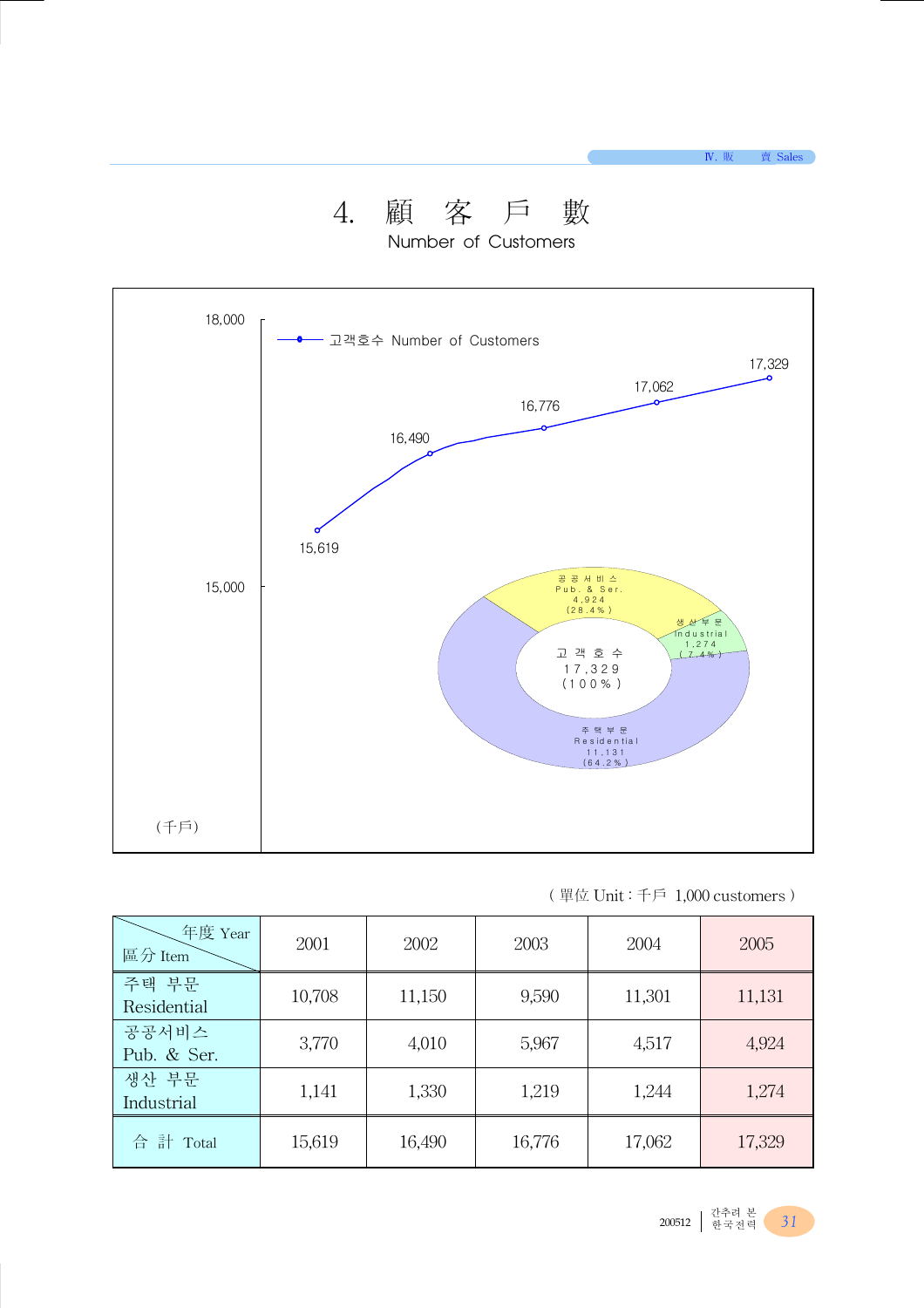$N.$ 



### 5. 1人當 및 戶當 電氣使用量 Consumption per Capita & Customer

|  |  |  |  | (單位 Unit:kWh/年 kWh/year) |  |
|--|--|--|--|--------------------------|--|
|--|--|--|--|--------------------------|--|

| 區分 Item                          | 年度 Year              | 2001    | 2002    | 2003    | 2004    | 2005    |
|----------------------------------|----------------------|---------|---------|---------|---------|---------|
|                                  | 人口1人當<br>Per capita  | 5,444   | 5,845   | 6,126   | 6,491   | 6,883   |
|                                  | 주택 부문<br>Residential | 3,662   | 3,792   | 4,648   | 4,302   | 4,570   |
| 當<br>戶<br>使用量<br>Per<br>customer | 공공서비스<br>Pub. & Ser. | 21,944  | 22,870  | 16,532  | 23,280  | 23,296  |
|                                  | 생산 부문<br>Industrial  | 119,036 | 108,632 | 123,411 | 127,284 | 130,950 |
|                                  | 合計 Total             | 16,501  | 16,886  | 17,502  | 18,292  | 19,182  |

〈 人口 1人當 電氣使用量 國家別 比較 〉 Comparison of consumption per capita among countries

- 
- 英 國 U.K. : 5,917 ('03) 캐나다 Canada : 16,662 ('03)
- 日 本 Japan : 6,778 ( '04 ) 臺 灣 Taiwan : 7,358 ( '04 ) ○ 프랑스 France : 7,243 ( '03) ○ 美 國 U.S.A : 11,917 ( '03)

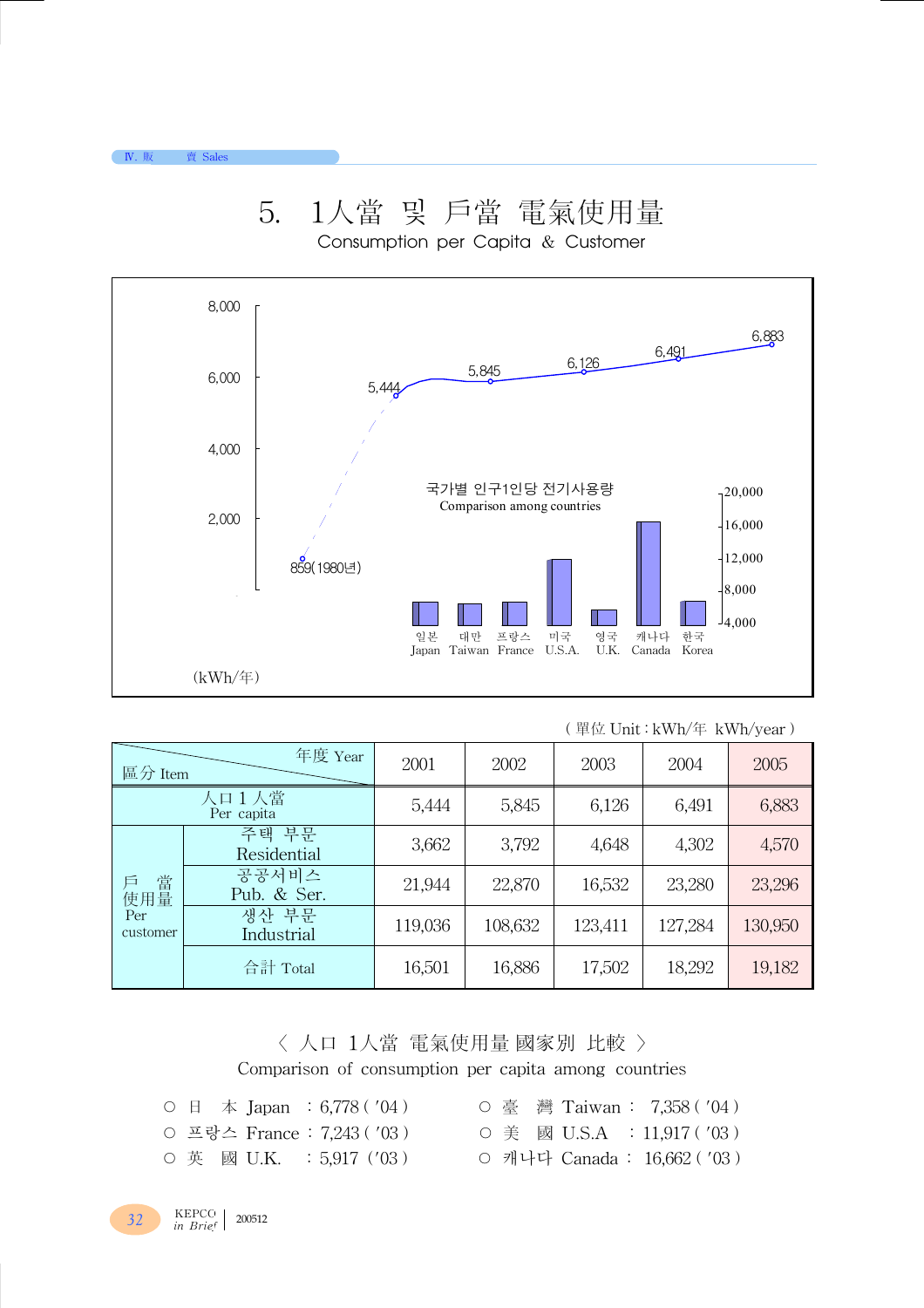Ⅳ. 販 賣 Sales

### 6. 勞 動 生 産 性 Labor Productivity



(單位Unit : MWh/年, 千원/年, 名 MWh/year, 1,000won/year, person)

| 年度Year<br>區分Item                | 1980    | 2001      | 2002      | 2003      | 2004      | 2005      |
|---------------------------------|---------|-----------|-----------|-----------|-----------|-----------|
| 1人當 販賣量<br>Sales per employee   | 2,047   | 13,596    | 14,706    | 15,359    | 15,799    | 16,330    |
| 1人當 販賣額<br>Revenue per employee | 104,587 | 1,047,708 | 1,086,544 | 1,146,975 | 1,178,326 | 1,215,987 |
| 經常平均人員<br>Average employees     | 15,991  | 18,957    | 18,934    | 19,116    | 19,754    | 20,356    |

- (註) 1人當 販賣額에는 試運轉期間中 損益相計分 및 社內消費 電力料의 內部利益 包含 Profits and losses during the commissioning period and auxiliary use for internal revenue are included in the revenue per employee.
	- 2001이후의 經常平均人員은 發電部門 分離('01. 4. 2) 後 韓電의 總平均人員 After 2001, Average employees is KEPCO's total manpower after power generation component was divided.

〈 1人當 販賣電力量 國家別 比較 〉 Comparison of sales per employee among countries

| 日 本 Japan : 6,601('04)  | 臺 灣 Taiwan: 7,711('04) |
|-------------------------|------------------------|
| 프랑스 France : 4,315('02) | 美 國 U.S.A : 9,879('01) |